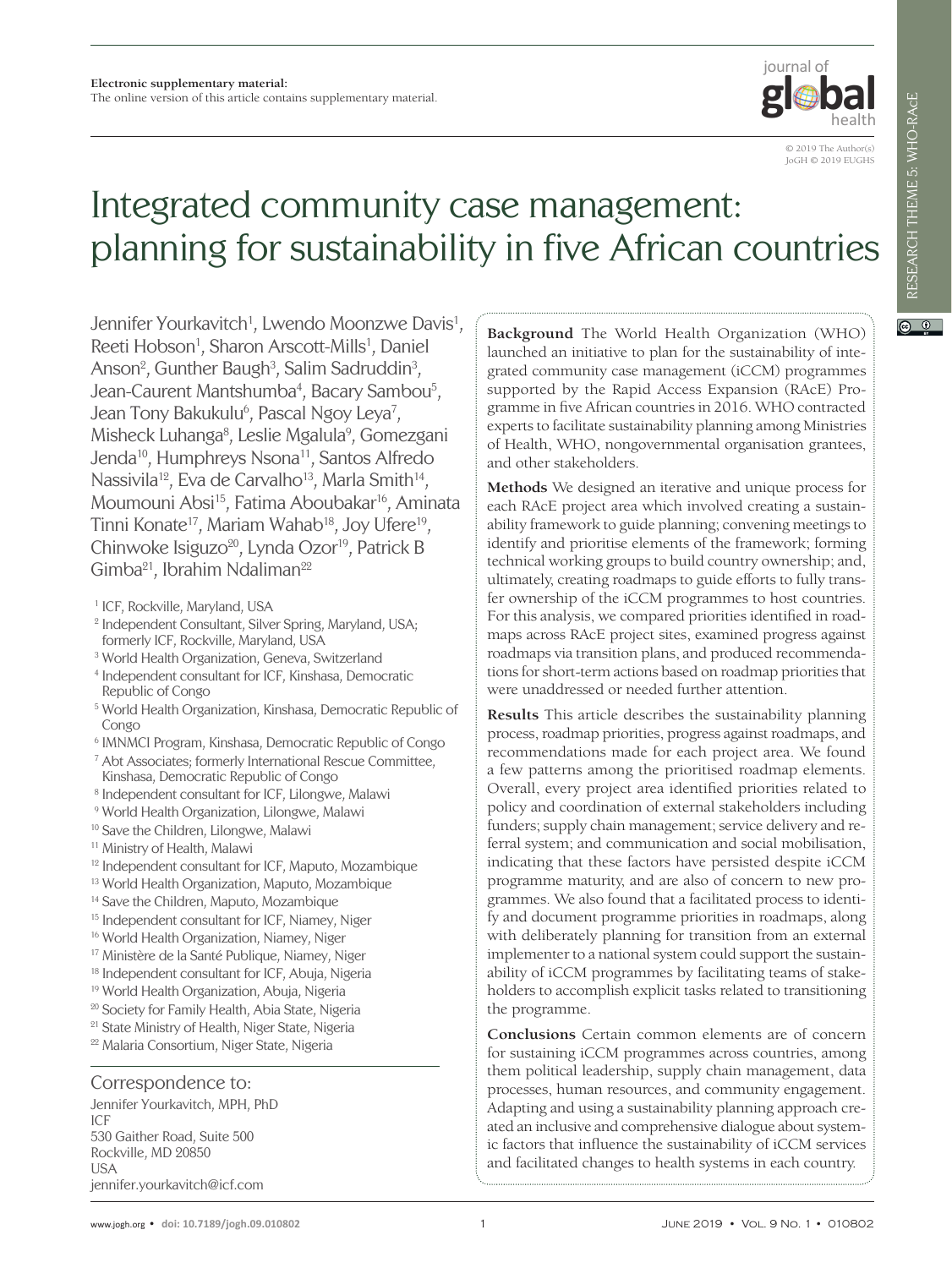Sustainability, or "the extent to which an evidence-based intervention is able to deliver its intended benefits after external support from a donor agency is terminated" [\[1](#page-10-0)], should be the end goal of most donor-funded global health interventions. Sustainability planning aims to facilitate the transition and may employ a specific transition plan for that purpose, leading to the formal handover of a donor-funded programme to a local partner. Although sustainability planning has been promoted in global health programmes, and, more recently, incorporated into strategies to strengthen countries' self-reliance [\[2](#page-10-1)], it has historically received limited resources because funding is focused on programme planning, implementation, monitoring, and evaluation. Nonetheless, the sustainability of positive health outcomes continues to gain importance in the current global context, with reduced funding for development programmes and increasing recognition of the need for processes to transition them to country ownership [[3](#page-10-2)-[5](#page-10-3)]. In addition, a drive towards universal health coverage means that capitalizing on integrated health services and decreasing redundant or parallel efforts in health programming is paramount.

Integrated community case management (iCCM) of childhood pneumonia, diarrhoea, and malaria has increased access to treatment for children under five years of age, and notably reduced mortality in areas of limited health services [\[6](#page-10-4)]. A hallmark feature of iCCM programmes is the use of trained community health workers (CHWs) that can deliver diagnostic and treatment services for multiple childhood illnesses [[7](#page-10-5)[,8](#page-10-6)]. As a health care service delivery strategy, iCCM includes the training, supplying, and supervising of CHWs to treat children for diarrhoea using oral rehydration salts (ORS), to treat children for suspected pneumonia using oral antibiotics, and to administer rapid diagnostic tests and treat children for malaria using artemisinin-based combination therapy [[9\]](#page-10-7).

Given the focus of the Sustainable Development Goals (SDG), particularly SDG 3.2 (ending preventable deaths of newborns and children under 5 years of age) and SDG 3.8 (achieving universal health coverage), more countries are scaling-up iCCM to strategically increase access to essential health services. Understanding how iCCM has been implemented is therefore imperative to sustain and scale achievements in iCCM service delivery [\[10](#page-10-8),[11](#page-10-9)]. Questions around feasibility of sustainability in the long-term persist, particularly in light of donor-funded programmes [[11](#page-10-9)-[16\]](#page-10-10). Except for a few countries, iCCM programmes have been mainly funded by donors, putting the sustainability of such programmes at risk due to reliance on external funding.

Substantial research on the critical elements required for sustainable health programmes already exist, in particular, for HIV/AIDS programmes. The US President's Emergency Plan for AIDS Relief (known as PEPFAR) 3.0 presided over a shift in HIV/AIDS programming to a more sustainable and country-owned approach, with a focus on countries and key populations with high disease burden [[17\]](#page-10-11). This focus on transition has provided examples of implementation of key elements required for sustainability, some of which are generalisable to other health areas, including: leadership and management capacity, political and economic factors, supportive policies, alternative funding sources, integration of programmes into the wider health system, institutionalization of processes, the strength of procurement and supply chain management, and identification of staffing and training needs, amongst others [[17\]](#page-10-11). Analyses have indicated that current spending on AIDS is not sufficient to sustain achievements, necessitating a strategic approach to programme and sustainability planning, so that low-income countries can reliably manage HIV programming [\[18\]](#page-10-12).

Lessons from transitioning large-scale HIV/AIDS programmes parallel those derived from iCCM programme research. George et al. [\[15](#page-10-13)] emphasises the importance of iCCM policy analyses to identify and understand factors that pose challenges to achieving and sustaining scale, and others advocate for including local perspectives and evidence [\[19](#page-10-14),[20\]](#page-10-15). Government support and political will, stable funding of financial support, organisational and contextual factors, community support, commodities and supplies, and human resources including management capacity are also identified as critical elements of sustaining the health gains made through iCCM [\[12](#page-10-16)-[14](#page-10-17),[21](#page-10-18)-[23](#page-10-19)]. Like sustained health behavior change, programme sustainability is multidimensional, with both internal and external factors affecting it [[24](#page-10-20)].

WHO's Rapid Access Expansion (RAcE) Programme increased access to treatment for malaria, pneumonia, and diarrhoeal disease among children under five years of age through iCCM in five countries: the Democratic Republic of the Congo (DRC), Malawi, Mozambique, Niger, and Nigeria, as part of WHO's Global Malaria Programme, with funding from Global Affairs Canada (**[Table 1](#page-2-0)**). The RAcE programme also aimed to strengthen the capacity of national and local health authorities to manage and implement iCCM activities in all five countries. WHO recognized that a systematic and inclusive process to plan for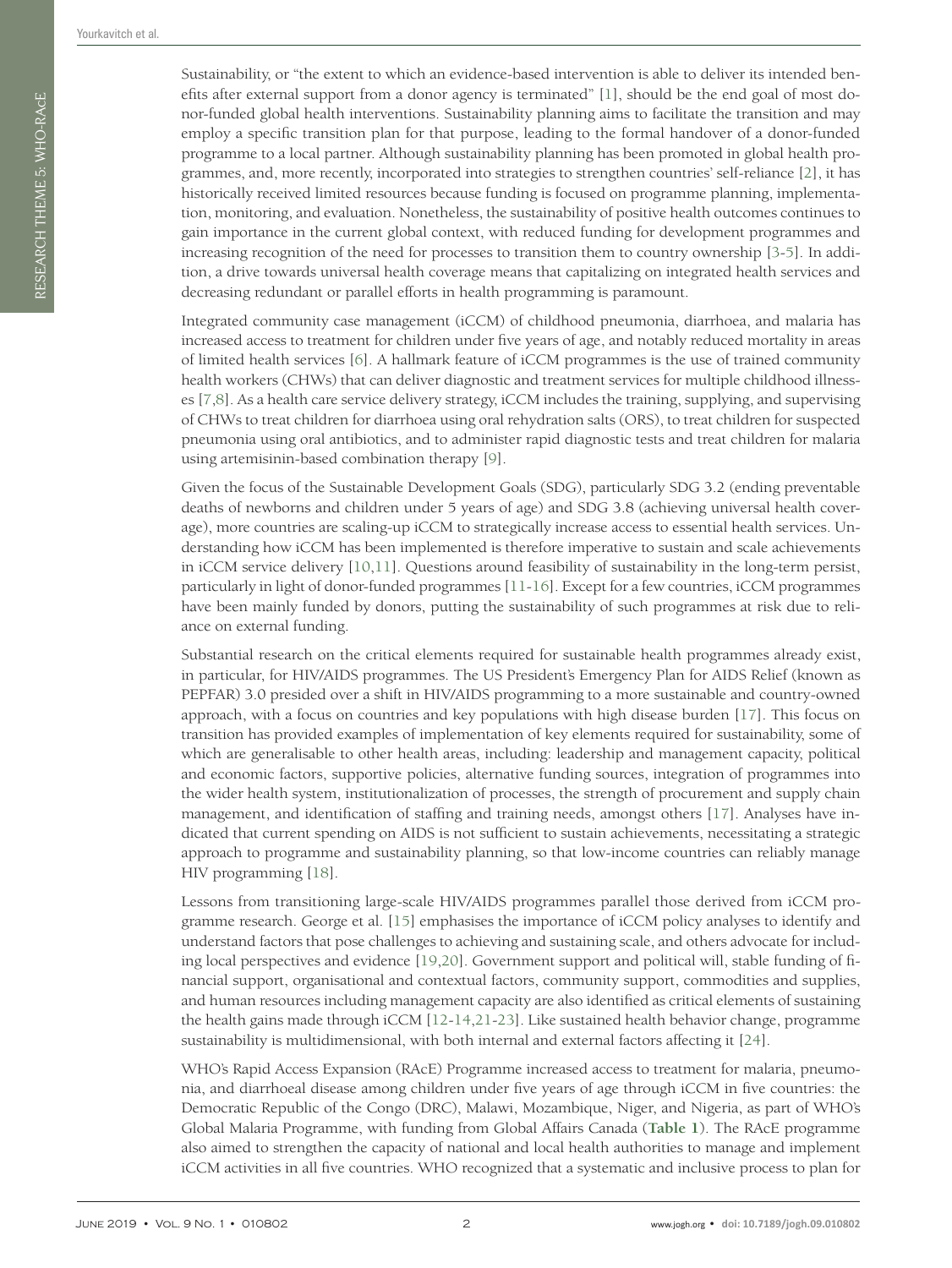<span id="page-2-0"></span>

|  |  |  |  |  | Table 1. RAcE programme grantees, local partners, region of implementation, and child health context |  |  |
|--|--|--|--|--|------------------------------------------------------------------------------------------------------|--|--|
|  |  |  |  |  |                                                                                                      |  |  |

| LOCAL PARTNER                                                                                              | <b>IMPLEMENTATION</b><br><b>REGION</b>                                                               | iani il istice programme granices, local partiters, region of implementation, and crind maith context<br><b>CHILD HEALTH CONTEXT</b>                                                                                                                                                                                                                                                                                                                                                                                                                                                                                       | <b>ICCM CONTEXT</b>                                                                                                                                                                                                                                                                                                                                                                                                              |
|------------------------------------------------------------------------------------------------------------|------------------------------------------------------------------------------------------------------|----------------------------------------------------------------------------------------------------------------------------------------------------------------------------------------------------------------------------------------------------------------------------------------------------------------------------------------------------------------------------------------------------------------------------------------------------------------------------------------------------------------------------------------------------------------------------------------------------------------------------|----------------------------------------------------------------------------------------------------------------------------------------------------------------------------------------------------------------------------------------------------------------------------------------------------------------------------------------------------------------------------------------------------------------------------------|
|                                                                                                            |                                                                                                      | Democratic Republic of Congo, International Rescue Committee                                                                                                                                                                                                                                                                                                                                                                                                                                                                                                                                                               |                                                                                                                                                                                                                                                                                                                                                                                                                                  |
| Ministère de la<br>Santé Publique                                                                          | 11 health<br>zones of Tan-                                                                           | 104 deaths per 1000 live births [25]                                                                                                                                                                                                                                                                                                                                                                                                                                                                                                                                                                                       | Introduced in 2003, but uneven progress [26];<br>RAcE brought renewed emphasis in 2013.                                                                                                                                                                                                                                                                                                                                          |
|                                                                                                            | ganyika Prov-<br>ince                                                                                | Leading causes of death for children under five: diarrhoea<br>$(11\%)$ , malaria $(15\%)$ and pneumonia $(16\%)$ [27]                                                                                                                                                                                                                                                                                                                                                                                                                                                                                                      | CHWs (called Relais Communautaire) are sup-<br>ported by a primary health care strategy and<br>a three-level pyramid system—a central level<br>(top of pyramid), an intermediate level (prov-<br>inces and districts), and a peripheral level<br>(health zones), which oversee health services.<br>A national Ministry of Health (MOH)-led<br>iCCM Task Force established during the RAcE<br>programme provides overall guidance |
|                                                                                                            |                                                                                                      | Treatment was sought for only about half of children under five<br>who had fever in 2014; 6% of children with fever received arte-<br>misinin combination therapy; less than half of children under<br>five who had diarrhea in the two weeks preceding the survey<br>received oral rehydration therapy [25]                                                                                                                                                                                                                                                                                                               |                                                                                                                                                                                                                                                                                                                                                                                                                                  |
| Malawi, Save the Children                                                                                  |                                                                                                      |                                                                                                                                                                                                                                                                                                                                                                                                                                                                                                                                                                                                                            |                                                                                                                                                                                                                                                                                                                                                                                                                                  |
| Ministry of Health Eight districts:                                                                        | Dedza, Liko-<br>ma, Lilon-<br>gwe, Mzimba<br>North, Nkhata<br>Bay, Ntcheu,<br>Ntchisi, and<br>Rumphi | 63 deaths per 1000 live births [28]<br>Leading causes of death in children under five in 2015 included Focuses on hard-to-reach areas more than eight<br>pneumonia, diarrhoeal diseases and malaria [29]<br>In 2015/16, caregivers of 67% of children under five with fever CHWs (called Health Surveillance Assistants)<br>sought advice or treatment, and 35% of those children received are recruited and salaried by MOH [30]<br>artemisinin combination therapy. Caregivers of 60% of children<br>under five with diarrhoea sought treatment from a health facili-<br>ty, and 65% of those children received ORS [28] | Began in 2009, building on IMCI programme.<br>kilometres from a health facility                                                                                                                                                                                                                                                                                                                                                  |
|                                                                                                            |                                                                                                      |                                                                                                                                                                                                                                                                                                                                                                                                                                                                                                                                                                                                                            | The MOH IMCI unit, in collaboration with the<br>Community-based Primary Health Care Pro-<br>gramme and district teams, is responsible for<br>oversight and implementation.                                                                                                                                                                                                                                                       |
| Mozambique, Save the Children                                                                              |                                                                                                      |                                                                                                                                                                                                                                                                                                                                                                                                                                                                                                                                                                                                                            |                                                                                                                                                                                                                                                                                                                                                                                                                                  |
| Malaria Con-<br>sortium and<br>Ministério da                                                               | Four provinc-<br>es: Inham-<br>bane, Manica,<br>Nampula, and<br>Zambezia                             | 82 deaths per 1000 live births [31]                                                                                                                                                                                                                                                                                                                                                                                                                                                                                                                                                                                        | Since 1978, the MOH (MISAU) has trained<br>CHWs (Agentes Polivalentes Elementares de<br>Saúde (APEs)) to increase access to health care                                                                                                                                                                                                                                                                                          |
| Saúde                                                                                                      |                                                                                                      | Leading causes of child death: malaria (13%), pneumonia<br>$(14%)$ , and diarrhoea $(9%)$ [31]                                                                                                                                                                                                                                                                                                                                                                                                                                                                                                                             | By the end of 2013, MISAU and its implement-<br>ing partners had trained more than 2200 APEs<br>in $iCCM$ [32]                                                                                                                                                                                                                                                                                                                   |
|                                                                                                            |                                                                                                      | In 2011, caregivers of 56% of children under five with a fever MISAU oversees APEs who provide preventa-<br>sought treatment, and 18% of those children received artemisi-<br>nin combination therapy [33] Of the 56% of children under five nities across the country.<br>for whom advice or treatment for diarrhoea was sought, 55%<br>received ORS [33]                                                                                                                                                                                                                                                                 | tive, curative, and referral services to commu-                                                                                                                                                                                                                                                                                                                                                                                  |
| Niger, World Vision                                                                                        |                                                                                                      |                                                                                                                                                                                                                                                                                                                                                                                                                                                                                                                                                                                                                            |                                                                                                                                                                                                                                                                                                                                                                                                                                  |
| Ministère de la<br>Santé Publique                                                                          | Dosso re-<br>gion: Boboye,<br>Dosso, and                                                             | 104 deaths per 1000 live births [34]                                                                                                                                                                                                                                                                                                                                                                                                                                                                                                                                                                                       | iCCM was adopted in 2005 using Agents de<br>Sante Communautaire, but implementation<br>was limited                                                                                                                                                                                                                                                                                                                               |
|                                                                                                            | Doutchi dis-<br>tricts; Tahoua<br>region: Keita<br>district                                          | Main causes of death for children under five in 2015 included<br>malaria (11%), pneumonia (21%), and diarrhoea $(11\%)$ [35]                                                                                                                                                                                                                                                                                                                                                                                                                                                                                               | Through the RAcE programme, more than<br>1200 CHWs called Relais Communautaires<br>(RComs) have been trained to diagnose and<br>treat or refer malaria, pneumonia, and diar-<br>rhoea cases among children under five                                                                                                                                                                                                            |
|                                                                                                            |                                                                                                      | In 2012, caregivers of 64% of children with fever sought advice<br>or treatment, but only 15% of those children received artemis-<br>inin combination therapy. 51% of children under five with di-<br>arrhoea were taken to a health facility, and 44% of those chil-<br>dren received ORS [36]                                                                                                                                                                                                                                                                                                                            | The government oversees the iCCM pro-<br>gramme                                                                                                                                                                                                                                                                                                                                                                                  |
|                                                                                                            |                                                                                                      | Abia State, Nigeria: Society for Family Health; Niger State, Nigeria: Malaria Consortium                                                                                                                                                                                                                                                                                                                                                                                                                                                                                                                                   |                                                                                                                                                                                                                                                                                                                                                                                                                                  |
| <b>State Ministry of</b><br>Health and the                                                                 | Fifteen of 17<br>local govern-                                                                       | 128 deaths per 1000 live births in Nigeria [37]                                                                                                                                                                                                                                                                                                                                                                                                                                                                                                                                                                            | iCCM was introduced by RAcE in 2012                                                                                                                                                                                                                                                                                                                                                                                              |
| Abia State Prima-<br>ry Health Care                                                                        | ment areas                                                                                           | 58% of child deaths in Nigeria caused by malaria, pneumonia,<br>and diarrhea [37]                                                                                                                                                                                                                                                                                                                                                                                                                                                                                                                                          | CHWs (community-oriented resource persons<br>(CORPs)) provide case management in com-<br>munities                                                                                                                                                                                                                                                                                                                                |
| Development<br>Agency                                                                                      |                                                                                                      | Caregivers in Abia and Niger States sought treatment for about<br>one-third of fever cases for children under five [37]                                                                                                                                                                                                                                                                                                                                                                                                                                                                                                    | The Federal Ministry of Health established the<br>National iCCM Task Force and subcommittees<br>and developed national guidelines on iCCM                                                                                                                                                                                                                                                                                        |
| State Ministry of<br>Health and the Ni-<br>ger State Primary<br><b>Health Care De-</b><br>velopment Agency | Six local gov-<br>ernment areas                                                                      |                                                                                                                                                                                                                                                                                                                                                                                                                                                                                                                                                                                                                            |                                                                                                                                                                                                                                                                                                                                                                                                                                  |

ORS – oral rehydration salts, iCCM – integrated community case management, CHW – community health worker, MISAU - Ministerio da Saude, APE – Agentes Polivalentes Elementares de Saúde, RComm – *Relais Communautaires*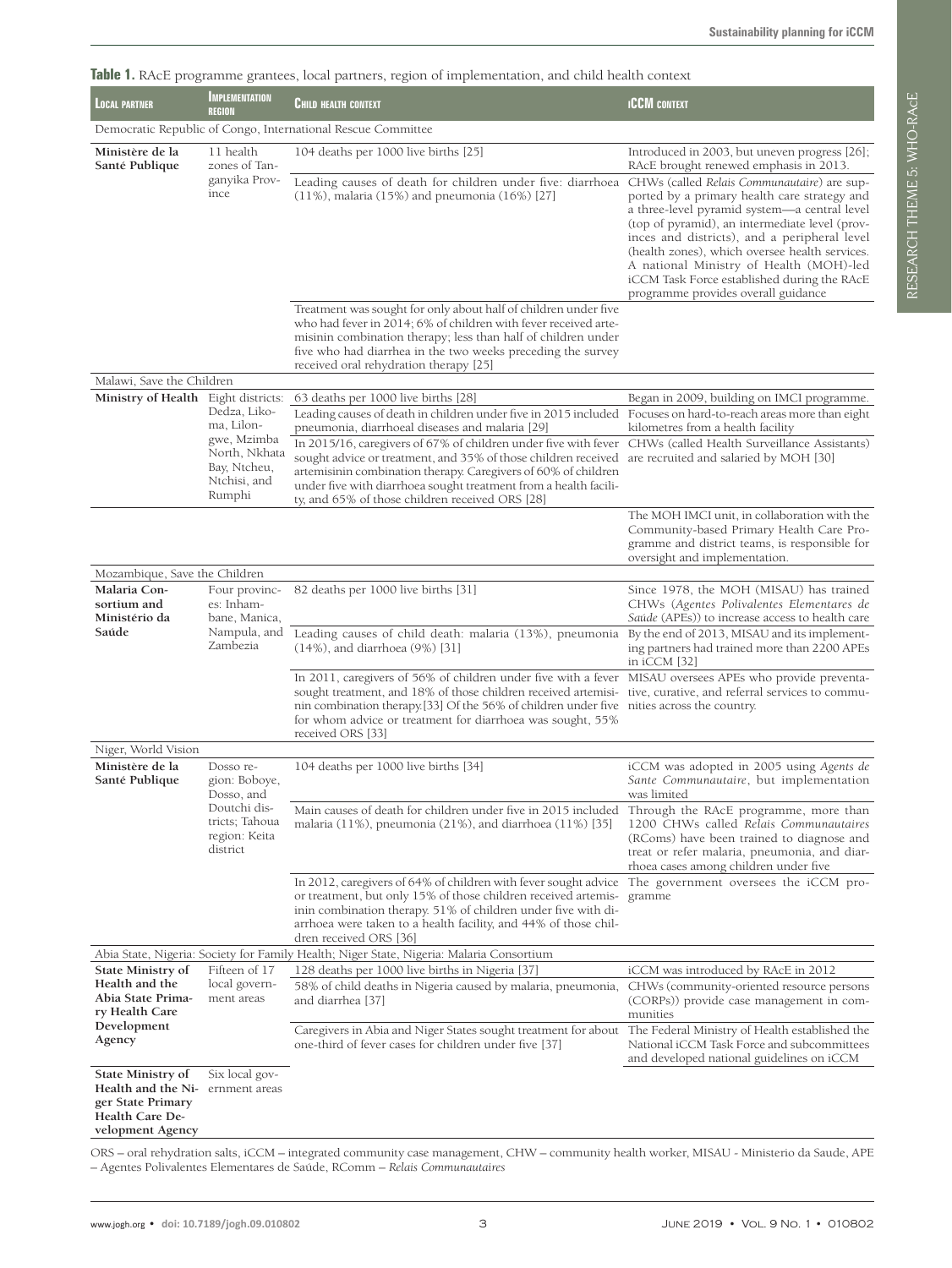the sustainability and transition of iCCM interventions was crucial to sustain the achievements in reducing child mortality in each of the RAcE project areas. WHO contracted experts in 2016 to facilitate a planning process by providing technical assistance to national, state, and local health authorities, communities, and other key stakeholders to develop a sustainability strategy. The main documents produced included a roadmap consistent with national priorities and the many guidelines for the health system, particularly child and community health, and a plan to transition management and service delivery of RAcE activities to national structures. The purpose of this article is to describe the sustainability planning process for the iCCM programmes and its outputs, and to examine progress against the roadmap to transition iCCM programmes in RAcE countries.

# METHODS

This article describes a programme planning process and examines progress made against that plan; it is not research involving human subjects, so we did not seek ethics approval. We approached the challenge of sustaining iCCM programmes by incorporating recommended themes of adaptation and a learning health care system [[38](#page-11-0)] in an established dynamic sustainability planning process [[39](#page-11-1)]. We utilised a sustainability framework focused on six components, to facilitate a series of defined steps to coordinate the local system of people and institutions managing, providing, and influencing iCCM services in each RAcE programme area. This awareness of health system dynamics and interactions within a local system, where people and institutions naturally and strategically adapt to one another and change in capacity in a nonlinear fashion [\[40](#page-11-2)], underscores the importance of coordinating and collaborating with both national and local stakeholders.

#### Creating a sustainability framework for iCCM services

We drafted a sustainability framework to guide the planning, identifying themes and components incorporated in previous work with sustainability planning for maternal and child health programmes [\[39](#page-11-1)] and literature pertinent to iCCM programmes [[41](#page-11-3)]. The framework draft depicted six components, each comprising several elements. We presented the draft framework for discussion and validation to key RAcE project stakeholders (MOH, WHO, and NGO grantee staff) from the DRC, Malawi, Mozambique, Niger, and Abia and Niger States, Nigeria at the June 2016 inception meeting held in Abuja, Nigeria and subsequently refined the framework with feedback obtained at that meeting. We validated this framework with a larger group of stakeholders at workshops in each RAcE project area to create the final guiding framework for this sustainability planning initiative (**[Figure 1](#page-4-0)** and Appendix S1 in **Online Supplementary Document**).

#### Sustainability workshops

We organized and facilitated sustainability planning workshops in each country with support from NGO grantees and WHO country offices. The three-day workshops had two objectives: to draft a roadmap for institutionalising iCCM, and to draft a transition plan in support of the roadmap to guide activities during the last year of RAcE support. During the workshops, key stakeholders, including MOH, WHO, and NGO grantee staff, along with other influential government, academic, donor, and civil society actors, created a statement describing the national vision for the iCCM programme (Appendix S2 in **Online Supplementary Document**). To create a vision statement, facilitators prompted participants to form small groups and create a narrative or picture of what a sustained iCCM programme would look like two years after the end of the RAcE project, taking on the role of a post-project evaluation team conducting an evaluation on how well aspects of the iCCM programme had been sustained. Small groups then presented their visions to the full group. Facilitators and participants mapped commonalities and discussed differences to reach consensus on the vision statement.

At the workshop, participants also validated the sustainability framework and included points to contextualize it to their particular setting in the roadmap and transition plans (sample workshop agenda in Appendix S3 in **Online Supplementary Document**). For this purpose, roadmaps were conceptualized as documenting both the current state of sustainability of the iCCM programmes and the milestones or benchmarks that, if achieved, would enhance sustainability. We created a roadmap template to guide participants' discussions and work (Appendix S4 in **Online Supplementary Document**). Participants worked in small groups to identify issues, next steps, and timelines related to one or more components of the sustainability framework. These groups also drafted detailed transition plans to guide activities during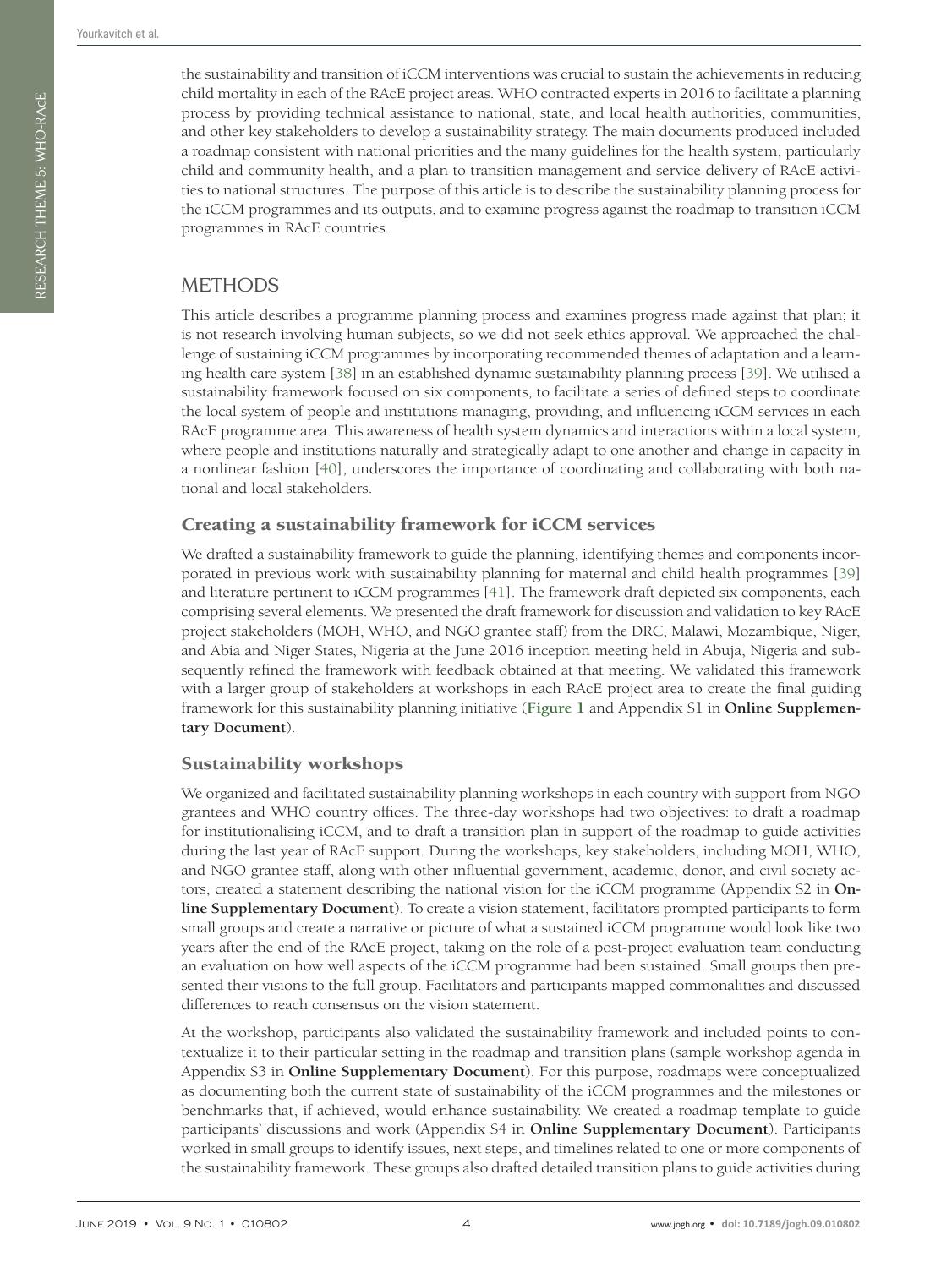the next year. Transition plans typically aligned with the first year of activities articulated in the roadmaps. In each programme area, state or national authorities approved the roadmaps.

#### Monitoring progress towards sustainability

We monitored the status of activities through progress update meetings with NGO grantees and related reports for three months for all project areas except Mozambique, where the project ended after the roadmap was completed, and then analyzed progress by synthesizing information from key informants and monitoring reports. We produced a synthesis report for each RAcE project area and co-facilitated dissemination meetings for participants to discuss the findings presented in the reports and to update the roadmaps.

For this analysis, we compared priorities identified in roadmaps across RAcE project sites and examined progress against roadmaps during the monitoring period and recommendations based on roadmap priorities that were unaddressed or needed further attention.

#### **RESULTS**

This section presents the main outputs of the processes undertaken: the sustainability framework for iCCM, vision statements, and roadmap priorities; and, synthesizes information about progress made against the roadmaps and future priorities for all RAcE sites. We present the planning process for Niger State, Nigeria as a detailed case study in Appendix S5 in **Online Supplementary Document**.

#### Sustainability framework for iCCM

The validated sustainability framework for iCCM comprises six components: health outcomes, high-quality health services and data, MOH capacity, civil society capacity, community capacity, and the political

<span id="page-4-0"></span>

Figure 1. Sustainability framework for integrated community case management (iCCM).

and ecological environment. Each component is supported by several elements (**[Figure 1](#page-4-0)**). Health outcomes, at the center, are affected by interactions among high-quality health services and data, MOH capacity, community capacity and civil society capacity, which operate within a political and ecological environment that directly affects the iCCM programme and its sustainability but is only indirectly affected by it. The same framework guided planning in all of the project areas except Malawi, where the team proposed minor adaptations (Appendix S1 in **Online Supplementary Document**). Stakeholders in Malawi wanted to encircle the health outcomes with high-quality health services, supported by MOH capacity, civil society capacity, and community capacity. In addition, they included culture and communication in the political and ecological environment. The components and elements in the sustainability framework guided the planning reflected in the roadmaps.

#### Comparative analysis of roadmap priorities

We compared roadmap priorities (**[Table 2](#page-5-0)**) and identified a few patterns among the prioritised elements in different project areas. Overall, every project area identified priorities related to policy and coordination of external stakeholders including funders; supply chain management; service delivery and referral system; and communication and social mobilisation, indicating that these factors have persisted despite programme maturity, and are also of concern to new programmes. Four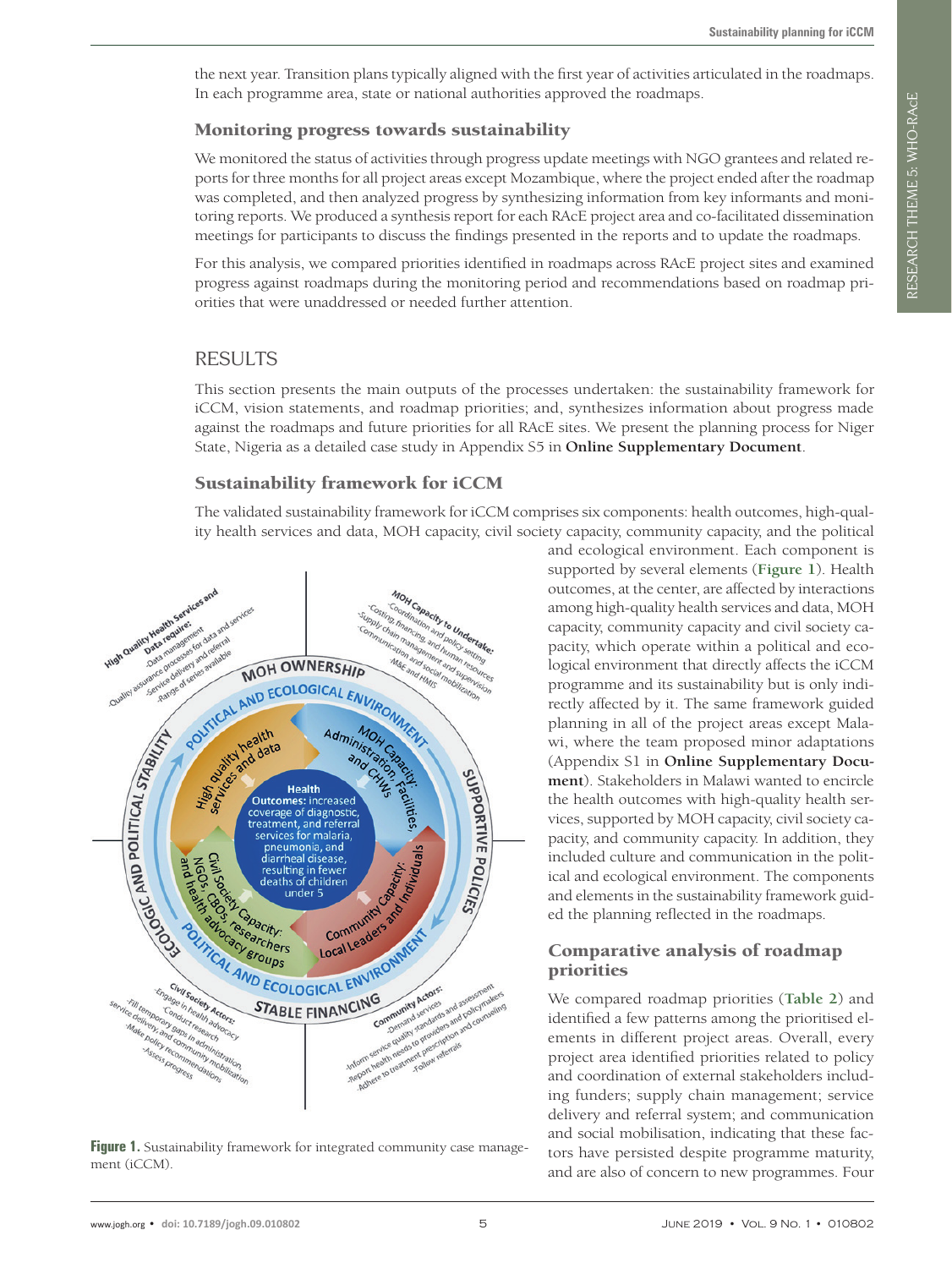<span id="page-5-0"></span>

|                                                                                                  | <b>DRC</b> | Malawi | <b>MOZAMBIQUE</b> | <b>NIGER</b> | <b>ABIA</b><br>STATE.<br>Nigeria | <b>NIGER</b><br>STATE.<br>NIGERIA |
|--------------------------------------------------------------------------------------------------|------------|--------|-------------------|--------------|----------------------------------|-----------------------------------|
| Financing                                                                                        | X          |        | X                 | X            | X                                | Χ                                 |
| Government ownership                                                                             |            | X      |                   | Χ            |                                  |                                   |
| Policy, programme development, and coordination (external)                                       | X          | X      | X                 | X            | X                                | X                                 |
| Advocacy for partnerships                                                                        |            |        |                   |              | X                                |                                   |
| Human resources (including training, capacity building and recruitment)                          | X          |        |                   | X            | X                                | X                                 |
| Internal planning, coordination and policy                                                       | X          |        | X                 | X            | X                                | X                                 |
| Supply chain management                                                                          | X          | X      | X                 | X            | X                                | X                                 |
| Supervision                                                                                      | X          | X      | Χ                 | X            | X                                |                                   |
| Monitoring and evaluation, and health information systems                                        | X          |        | X                 | X            |                                  | X                                 |
| Service delivery and referral system                                                             | X          | X      | X                 | X            | X                                | X                                 |
| Quality assurance for services                                                                   | X          | X      | X                 | X            | X                                |                                   |
| Communication and social mobilisation                                                            | X          | X      | X                 | X            | X                                | X                                 |
| Monitoring and evaluation, and health information systems (pertaining to civil society capacity) | X          |        | X                 |              |                                  |                                   |
| Data quality                                                                                     |            | X      |                   | X            |                                  | X                                 |
| CHW* residency, training or transportation challenges                                            |            | X      |                   |              |                                  |                                   |
| Low utilization of iCCM* by communities                                                          |            | X      |                   |              |                                  |                                   |
| Data management (including data use)                                                             |            |        |                   | X            | X                                | X                                 |
| Health advocacy and resource mobilisation                                                        |            |        |                   | X            |                                  |                                   |
| Advocacy for high-quality health services and data                                               |            |        |                   |              | X                                |                                   |
| Incentives for CHWs                                                                              |            |        |                   |              | X                                |                                   |
| Monitoring policy development (through TWG* or Task Force)                                       |            |        |                   |              | X                                |                                   |
| Policy, advocacy and strategy at community levels                                                |            |        |                   |              |                                  | X                                 |
| Human resources - engagement with community leaders                                              |            |        |                   |              |                                  | X                                 |

DRC – Democratic Republic of the Congo, CHW – community health workers, iCCM – integrated community case management, TWG – technical working group

> programme areas identified internal planning and coordination; supervision; and, quality assurance for services as priorities. Countries with either a mature iCCM programme (Malawi) or mature CHW programme (Mozambique) did not identify general human resource issues, including training, capacity building and recruitment, as a priority, which emerged as a priority for the other programme locations. However, stakeholders in Malawi identified specific human resource issues pertaining to CHW deployment, and internal planning and coordination remains a challenge in Mozambique. Data management, including data use, was identified as a priority for the newer iCCM programmes, including the programmes in Niger, and Abia and Niger States in Nigeria.

#### Synthesis of progress and recommendations

**[Table 3](#page-6-0)** reports the vision statements and summarizes progress in RAcE project sites and recommendations for sustaining iCCM programmes. Each vision statement articulates a "big picture" goal for child health. The team in Malawi, which works with the most mature iCCM programme among RAcE project sites, outlined the most specific vision, calling out critical elements of iCCM programmes including personnel, supplies, and system supports.

Community engagement, supply management, data processes, government leadership, and CHW remuneration or retention were recurrent themes in most project areas during the transition period and some examples are presented here. Social mobilisation activities were conducted with RAcE support in Niger State, but some Village Development Committees had yet to be established in Abia State and social mobilisation was carried out by a local NGO (Gracodev). In most areas, the RAcE project was still procuring and distributing supplies, although discussions with governments about taking over those tasks were under way. Some trainings in data collection and management had occurred, eg, in Niger State and in Malawi. In addition, health zones in DRC had tools to compile data. The Provincial MOH took over M&E activities in DRC and local government worked with the RAcE project to jointly mentor and coach CHWs in Niger State. However, a lack of district interest was noted in Malawi, and the national strategic plan for iCCM had not yet been adopted in Niger. Community support for CHWs was deemed important, but progress was uneven. In Niger State, some communities provided support through food and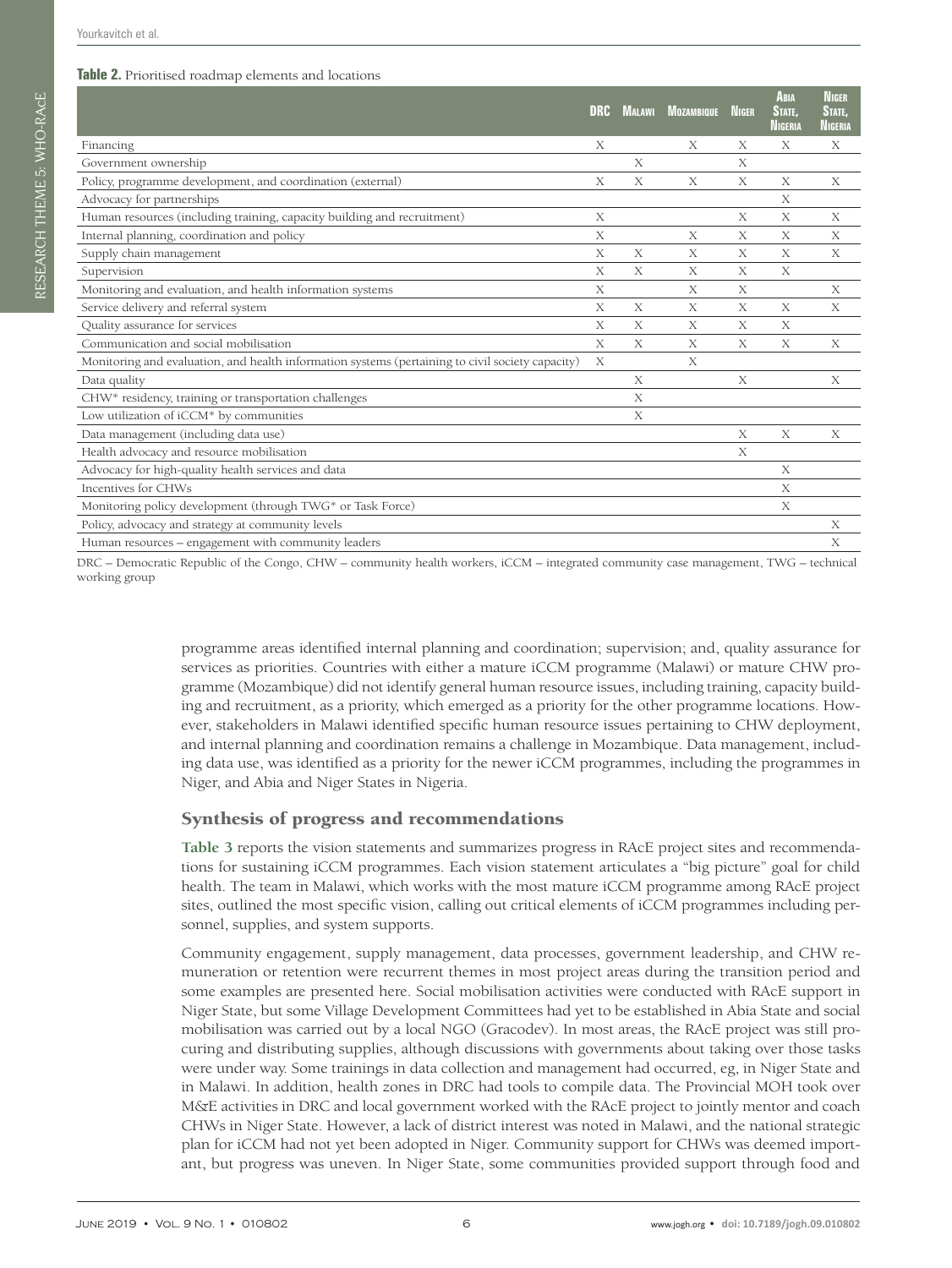<span id="page-6-0"></span>**Table 3.** Vision statements, summary of progress, and recommendations

| <b>DEMOCRATIC REPUBLIC OF CONGO</b>                                                                                                                                                                                                                                                                  | <b>MALAWI</b>                                                                                                                                                                                                                                                                                                                                                                                                                                                                                                                                                                                                        | <b>MOZAMBIQUE</b>                                                                                                                                                                                         | <b>NIGER</b>                                                                                                                                                                                                                                                                                                                                                | Abia State, Nigeria                                                                                                                                                                                                                                                                                                                | <b>NIGER STATE, NIGERIA</b>                                                                                                                                                                                                                                                                               |
|------------------------------------------------------------------------------------------------------------------------------------------------------------------------------------------------------------------------------------------------------------------------------------------------------|----------------------------------------------------------------------------------------------------------------------------------------------------------------------------------------------------------------------------------------------------------------------------------------------------------------------------------------------------------------------------------------------------------------------------------------------------------------------------------------------------------------------------------------------------------------------------------------------------------------------|-----------------------------------------------------------------------------------------------------------------------------------------------------------------------------------------------------------|-------------------------------------------------------------------------------------------------------------------------------------------------------------------------------------------------------------------------------------------------------------------------------------------------------------------------------------------------------------|------------------------------------------------------------------------------------------------------------------------------------------------------------------------------------------------------------------------------------------------------------------------------------------------------------------------------------|-----------------------------------------------------------------------------------------------------------------------------------------------------------------------------------------------------------------------------------------------------------------------------------------------------------|
| Vision statements<br>D'ici fin 2030, zéro décès<br>lié au Paludisme, à la Di-<br>arrhée et à la Pneumonie<br>des enfants de moins de<br>cinq (5) ans grâce à la<br>mise en place d'un sys-<br>tème durable de PEC-C<br>à tous les niveaux avec le<br>concours de tous les parte-<br>naires impliqué* | By 2021 all children under five<br>years of age in hard-to-reach areas<br>with pneumonia, diarrhoea, and<br>malaria receive prompt treatment<br>around the clock from person-<br>nel who are trained, equipped,<br>resourced, supervised, mentored,<br>and practicing iCCM; residing in<br>the catchment area with a good<br>house, adequate drug supply, clin-<br>ic structure, and functional refer-<br>ral system; using data for plan-<br>ning and decision making; within<br>a knowledgeable and supportive<br>community and enabling political<br>environment to attain zero avoid-<br>able under-five deaths. | Reduzida a mortal-<br>idade em crianças<br>menores de cinco<br>anos de idade, ex-<br>pandindo a cober-<br>tura de serviços de<br>qualidade através<br>de um sistema de<br>saúde primário re-<br>forçado.† | D'ici 2026, un paquet<br>complet de services<br>curatifs, préventifs et<br>promotionnels de qua-<br>lité est rendu accessible<br>à tous les enfants de<br>moins de cinq (5) ans,<br>d'une manière durable<br>et équitable par des re-<br>lais communautaires<br>motivés dans toutes les<br>communautés du Niger<br>avec leur pleine parti-<br>$cipation.$ # | State government and<br>stakeholders (commu-<br>nity institutions, volun-<br>teers, local and inter-<br>national partners) will<br>provide the resources<br>(funds, environment,<br>policy and capacity) to<br>end preventable deaths<br>of children 0-59 mo<br>due to malaria, pneu-<br>monia and diarrhoeal<br>diseases by 2030. | To implement<br>iCCM in Niger<br>State through insti-<br>tutionalizing sus-<br>tainable support<br>systems to reduce<br>by 95% prevent-<br>able deaths due<br>to malaria, pneu-<br>monia, and diar-<br>rhoea in children<br>between 0-59 mo,<br>especially in hard<br>to reach communi-<br>ties, by 2025. |
| Progress as of May, 2017:                                                                                                                                                                                                                                                                            |                                                                                                                                                                                                                                                                                                                                                                                                                                                                                                                                                                                                                      |                                                                                                                                                                                                           |                                                                                                                                                                                                                                                                                                                                                             |                                                                                                                                                                                                                                                                                                                                    |                                                                                                                                                                                                                                                                                                           |
| Each health zone in-<br>tegrated communi-<br>ty health site coverage<br>plans in operating plans.                                                                                                                                                                                                    | HSA mapping activity conducted.                                                                                                                                                                                                                                                                                                                                                                                                                                                                                                                                                                                      | Not monitored<br>due to project<br>ending.                                                                                                                                                                | MSP continues to<br>need support for<br>transportation to<br>supervise RCom in<br>some districts.                                                                                                                                                                                                                                                           | The State Ministry of<br>Health (SMOH) took<br>over training on data<br>management and<br>use, and all refresher<br>trainings for CORPs,<br>community health<br>extension workers<br>(CHEWs), and local<br>government area (LGA)<br>focal persons.                                                                                 | LGA team mem-<br>bers, the iCCM co-<br>ordinator, and Ma-<br>laria Consortium<br>jointly conduct-<br>ed mentoring and<br>coaching sessions<br>for all CORPs and<br>CHEWs.                                                                                                                                 |
| All health zones had<br>computers and tools to<br>compile data.                                                                                                                                                                                                                                      | Some facilities are using commod-<br>ities intended for village clinics.                                                                                                                                                                                                                                                                                                                                                                                                                                                                                                                                             |                                                                                                                                                                                                           | The national strategic<br>plan for iCCM has<br>not yet been adopted,<br>delaying inclusion<br>of iCCM costs in the<br>state budget. [The<br>plan was adopted in<br>2018.]                                                                                                                                                                                   | A formal data flow was<br>established between<br>the Abia State Primary<br>Health Care Develop-<br>ment Agency and state<br>officials, and between<br>state officials and the<br>federal MOH.                                                                                                                                      | SMOH was trained<br>in data manage-<br>ment.                                                                                                                                                                                                                                                              |
| Provincial MOH office<br>took over monitoring<br>and evaluation activities.                                                                                                                                                                                                                          | Discussions occurring to ensure<br>that MOH procures all drugs.                                                                                                                                                                                                                                                                                                                                                                                                                                                                                                                                                      |                                                                                                                                                                                                           | Community leaders<br>have verbally com-<br>mitted to supporting<br>RComs, but there is<br>no documentation<br>about budgeting or<br>other efforts.                                                                                                                                                                                                          | Development of in-<br>centives program and<br>fundraising activities<br>were planned.                                                                                                                                                                                                                                              | All CORPs were<br>supervised by<br>CHEWs with stan-<br>dard supervision<br>tools.                                                                                                                                                                                                                         |
| IRC still retaining Re-<br>Cos and working with<br>government partners to<br>order, store, and distrib-<br>ute commodities and<br>supplies.                                                                                                                                                          | Communication materials about<br>iCCM were printed and planned<br>for distribution at facilities.                                                                                                                                                                                                                                                                                                                                                                                                                                                                                                                    |                                                                                                                                                                                                           | Medicines are not<br>consistently available<br>at facilities.                                                                                                                                                                                                                                                                                               | Some Village Develop-<br>ment Committees have<br>not yet been estab-<br>lished.                                                                                                                                                                                                                                                    | Uneven provision<br>of incentives for<br>CORPs by com-<br>munities.                                                                                                                                                                                                                                       |
|                                                                                                                                                                                                                                                                                                      | Transportation for supervision is<br>an ongoing challenge.                                                                                                                                                                                                                                                                                                                                                                                                                                                                                                                                                           |                                                                                                                                                                                                           | Referral system is not<br>always accessible;<br>slips are not consis-<br>tently available at fa-<br>cilities.                                                                                                                                                                                                                                               |                                                                                                                                                                                                                                                                                                                                    | Social mobilisation<br>activities contin-<br>ued with support<br>from MC.                                                                                                                                                                                                                                 |
|                                                                                                                                                                                                                                                                                                      | Refresher training for HSAs in-<br>cluded how to complete referral<br>and counter-referral forms.                                                                                                                                                                                                                                                                                                                                                                                                                                                                                                                    |                                                                                                                                                                                                           |                                                                                                                                                                                                                                                                                                                                                             |                                                                                                                                                                                                                                                                                                                                    | RAcE project pro-<br>cured and distrib-<br>uted all commod-<br>ities                                                                                                                                                                                                                                      |
|                                                                                                                                                                                                                                                                                                      | Lack of political will at district<br>level.                                                                                                                                                                                                                                                                                                                                                                                                                                                                                                                                                                         |                                                                                                                                                                                                           |                                                                                                                                                                                                                                                                                                                                                             |                                                                                                                                                                                                                                                                                                                                    |                                                                                                                                                                                                                                                                                                           |
| Recommendations:                                                                                                                                                                                                                                                                                     |                                                                                                                                                                                                                                                                                                                                                                                                                                                                                                                                                                                                                      |                                                                                                                                                                                                           |                                                                                                                                                                                                                                                                                                                                                             |                                                                                                                                                                                                                                                                                                                                    |                                                                                                                                                                                                                                                                                                           |
| Identify people who<br>would be responsible<br>for strategic guidance<br>and oversight of the<br>iCCM program, develop<br>a harmonised plan and<br>financing protocols for<br>iCCM among donors,<br>and identify and coor-<br>dinate engagement with<br>communities.                                 | Engage communities through a<br>consultative problem solving pro-<br>cess.                                                                                                                                                                                                                                                                                                                                                                                                                                                                                                                                           | Decentralize de-<br>cision making<br>to include con-<br>tributions from<br>civil society, com-<br>munity health<br>committees, and<br>other health sys-<br>tem levels to im-<br>prove demand for<br>iCCM. | Find solutions to<br>RCom remunera-<br>tion and supervision.<br>Explore cost sharing<br>among key stake-<br>holders.                                                                                                                                                                                                                                        | Develop an incentives<br>programme for CORPs.                                                                                                                                                                                                                                                                                      | Engage Ward De-<br>velopment Com-<br>mittees and Vil-<br>lage Development<br>Committees in<br>commodity man-<br>agement to ensure<br>that CORPs are<br>fully stocked.                                                                                                                                     |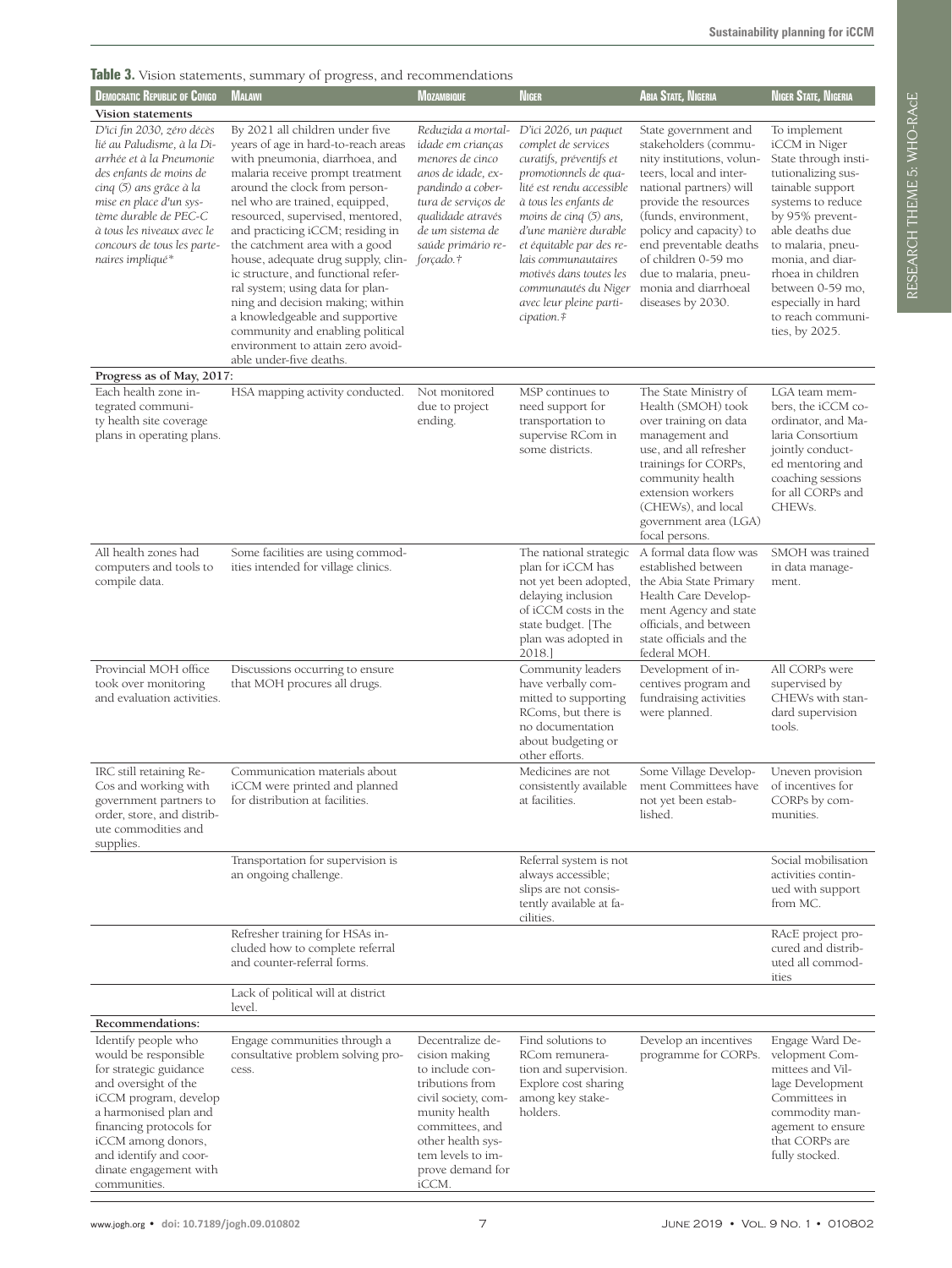| Table 3. Continued                                                                                                                                                                |                                                                                                                                                   |                                                                                                                                                                                        |                                                                                                                           |                                                                                                                                                                                                               |                                                                                                |
|-----------------------------------------------------------------------------------------------------------------------------------------------------------------------------------|---------------------------------------------------------------------------------------------------------------------------------------------------|----------------------------------------------------------------------------------------------------------------------------------------------------------------------------------------|---------------------------------------------------------------------------------------------------------------------------|---------------------------------------------------------------------------------------------------------------------------------------------------------------------------------------------------------------|------------------------------------------------------------------------------------------------|
| <b>DEMOCRATIC REPUBLIC OF CONGO</b>                                                                                                                                               | <b>MALAWI</b>                                                                                                                                     | <b>MOZAMBIQUE</b>                                                                                                                                                                      | <b>NIGER</b>                                                                                                              | <b>ABIA STATE, NIGERIA</b>                                                                                                                                                                                    | <b>NIGER STATE, NIGERIA</b>                                                                    |
| More thinking and plan-<br>ning is required regard-<br>ing governance and fi-<br>nancing issues for the<br>health system overall,<br>and for iCCM services<br>within that system. | Avoid overburdening HSAs with<br>other interventions that could<br>fragment the iCCM program.                                                     | Incorporate APEs<br>formally in the<br>MISAU human<br>resource struc-<br>ture.                                                                                                         | Adopt a validated na-<br>tional strategic plan<br>for integrated com-<br>munity case man-<br>agement and child<br>health. | Advocate with state<br>officials to ensure the<br>establishment of Vil-<br>lage Development<br>Committees, budgeting<br>for iCCM programme<br>costs, and supervision<br>of community-based<br>health workers. | Secure funding<br>and commitmer<br>for social mobili<br>tion activities.                       |
| Central MOH should<br>provide more leader-<br>ship.                                                                                                                               | Critically review the performance<br>of current stock management pro-<br>grams (c-stock).                                                         | Create a struc-<br>ture in MISAU<br>to oversee iCCM<br>activities, increase<br>government<br>ownership, and<br>streamline techni-<br>cal support.                                      | Identify and reme-<br>dy bottlenecks in the<br>supply chain.                                                              | Obtain lists of NGOs<br>and other communi-<br>ty-level actors to en-<br>gage.                                                                                                                                 | SMOH to take<br>ownership of the<br>HMIS.                                                      |
| Mobilizing funding for<br>the recruitment of more<br>ReCos.                                                                                                                       | Ensure IMCI Unit participates<br>in development of communi-<br>ty health strategy so that iCCM<br>roadmap priorities are incorpo-<br>rated in it. | Improve collabo-<br>ration in MISAU<br>departments and<br>across ministries<br>to maximise ef-<br>ficiencies and<br>leverage key re-<br>sources for APEs<br>and the iCCM<br>programme. | Strengthen the refer-<br>ral system.                                                                                      | Define the roles and<br>responsibilities of the<br>members of the iCCM<br>Task Force to aid in<br>organising its efforts<br>to work with the state<br>government to sustain<br>the iCCM programme.            | Develop a huma<br>resource plan, ir<br>cluding job de-<br>scriptions for sta<br>at all levels. |
|                                                                                                                                                                                   | Engage funding partners such as<br>the Global Fund to assist with fi-<br>nancing challenges.                                                      | Increase ac-<br>countability to<br>local commu-<br>nities to further<br>enable MISAU<br>and its partners<br>to improve child<br>health.                                                | Formally situate the<br>iCCM programme<br>within the MSP so<br>there is a clear line of<br>support.                       | Establish an operations<br>plan with a budget, a<br>M&E plan, mentoring<br>schedule for CORPs<br>and CHEWs, state<br>HMIS and procure-<br>ment system for com-<br>modities.                                   | Develop a data<br>management pla                                                               |
|                                                                                                                                                                                   | Implement supportive policies to<br>address HSA residency issue.                                                                                  |                                                                                                                                                                                        | Improve data col-<br>lection and quality<br>through standard<br>protocols and tools<br>and integrate data in<br>HMIS.     |                                                                                                                                                                                                               | Incorporate data<br>use into M&E<br>plan.                                                      |
|                                                                                                                                                                                   | Establish a leadership structure<br>within MOH to support the iCCM                                                                                |                                                                                                                                                                                        |                                                                                                                           |                                                                                                                                                                                                               | Develop a comn<br>nity engagement                                                              |

support t program. Develop a community engagement strategy with social mobilisation and communication activities. Discuss HSA retention data at annual meetings and facilitate participant problem solving. Develop a supply chain plan that addresses forecasting, procurement and distribution. Include iCCM as a core component in the State Primary Healthcare Strategy. Create terms of reference for iCCM Task Force.

CHW – community health worker, iCCM – integrated community case management, MOH – Ministry of Health, HSA – health surveillance assistant, CHEW – community health extension workers, MISAU - Ministerio da Saude, CORP - community-oriented resource person, SMOH – State Ministry of Health, APE – Agentes Polivalentes Elementares, NGO – non-governmental organization, HMIS – health management information system, RECO – *relais communautaires*

\*Translation: By the end of 2030, zero deaths due to malaria, diarrhoea, and pneumonia of children under five (5) years through the establishment of a sustainable system of integrated community case management at all levels, with all involved partners.

†Translation: Reduced mortality among children under five years of age through expanded coverage of quality services in a strengthened primary health system.

‡Translation: By 2026, a comprehensive package of quality curative, preventative and promotional services is made available to all children under five (5) years of age, in a sustainable and equitable manner by community-based relays motivated in all communities of Niger with their full participation.

Secure funding and commitment for social mobilisation activities.

Develop a human resource plan, including job descriptions for staff at all levels.

Develop a data management plan.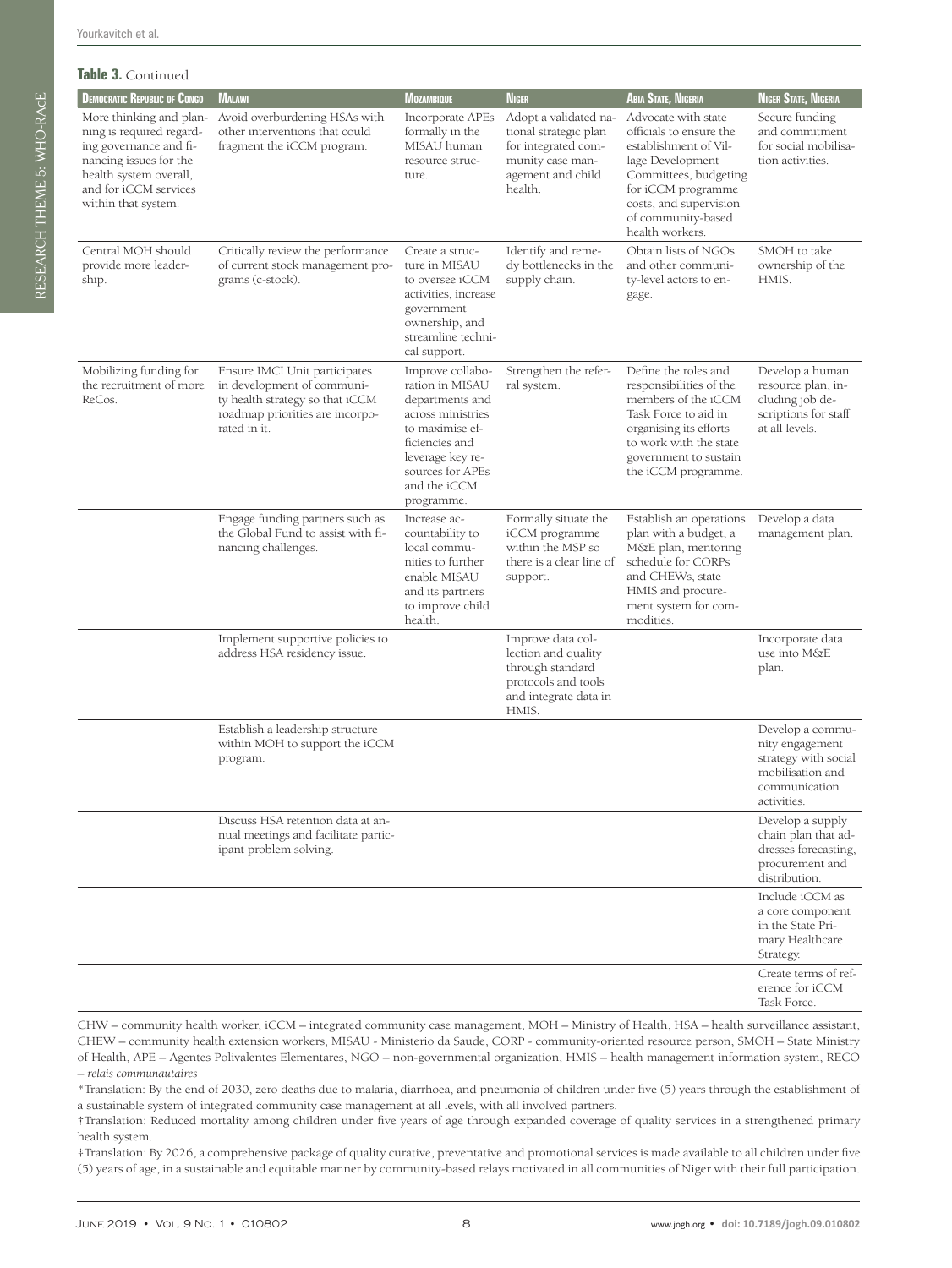other incentives, while others did not. Community leadership did not move beyond verbal commitment in Niger. The RAcE project was still retaining ReCos in DRC. Although we could not monitor the transition in Mozambique due to the project ending, persistent threats to the APE programme in Mozambique have been noted, including donor-dependent funding for monthly incentives [\[13](#page-10-21)] and heavy workloads. In addition, stakeholders noted that MISAU has a limited capacity to manage, implement, and finance the iCCM programme.

Two recommendations for all project areas are to use the iCCM roadmap to guide future investments and efforts, and to update it regularly as the programmes mature. **[Table 3](#page-6-0)** lists other recommendations addressing the common themes of community engagement, supply management, data processes, government leadership, and CHW remuneration or retention. Specifically, identifying champions and creating structures within the government to support iCCM programmes emerged as an important step in the immediate term to sustain the programmes. For example, given that iCCM was recently introduced in Abia State, focused advocacy efforts will be needed to ensure state ownership of the programme. Other strategies for engaging communities, improving data management, strengthening supply chains and supporting CHWs were also made.

### DISCUSSION

In this paper we reported the process and outputs of a sustainability planning initiative for RAcE project sites. We also compared roadmap priorities, progress against roadmaps, and recommendations among the project sites. We found that every project area identified priorities related to policy and coordination of external stakeholders including funders; supply chain management; service delivery and referral system; and communication and social mobilisation. Moreover, community engagement, supply management, data processes, government leadership, and CHW remuneration or retention were recurrent themes in most project areas during the transition period. Identifying champions and creating structures within the government to support iCCM programmes emerged as an important step in the immediate term to sustain the programmes.

Sustaining iCCM programmes can be crucial to sustaining improvements in child and community health outcomes in some settings, and is an emerging priority [[8](#page-10-6),[11\]](#page-10-9). The framework we created incorporates the elements of a health system approach [[41](#page-11-3)], while expanding service planning and delivery to include civil society partners and a broader consideration of the political and ecological environmental context. Identifying programme priorities and documenting them in a roadmap, along with deliberately planning for transition from an external implementer to a national system, may facilitate positive sustainability efforts and outcomes. These processes incorporate policy history and context, which have been deemed critical for national iCCM programme support [[7](#page-10-5)], through the engagement of stakeholders at multiple levels and through multiple sectors. Although this approach should be formally tested, we have shown that adapting and using it in different contexts creates an inclusive and expansive (ie, multi-level and multisectoral) dialogue about systemic factors that influence the sustainability of a health service or programme.

The process of designing roadmaps included working with practical tools and guidance that facilitated thinking about specific issues related to implementing iCCM. This process included identifying critical challenges, involving multiple stakeholders, thinking across multiple sectors beyond the health system, establishing timeframes for achieving benchmarks, and building on established country or state strengths. Technical Working Groups (TWGs) formed at the conclusion of each workshop continued to advise roadmap updates in programme areas. Ideally, this group will be able to continually update the roadmap so that it is contextually current and responsive, a critical feature of working toward sustainability within a changing environment [[38](#page-11-0)]. The feasibility of full transition from externally guided implementation to autonomous implementation in each project setting was variable, and in most countries it was evident that limited resources would not allow for the same level of iCCM services without donor funding. All RAcE projects were able to transition some roles, responsibilities, and activities for iCCM to the MOH and other local partners. Common aspects of programme implementation that were transitioned included monitoring and evaluation activities, supervision, training, and data management. It should be noted that, as LMIC economies grow, they may be able to assume a greater role in the administration of programmes currently funded by donors, although poorer countries are more susceptible to political corruption and violent conflict which undermine progress [[42](#page-11-4)]. In addition, the fluctuations of global markets create uncertainty about sustained capacity to implement health and other programmes. Further, climate change has a disproportionate impact on LMIC [[43\]](#page-11-5).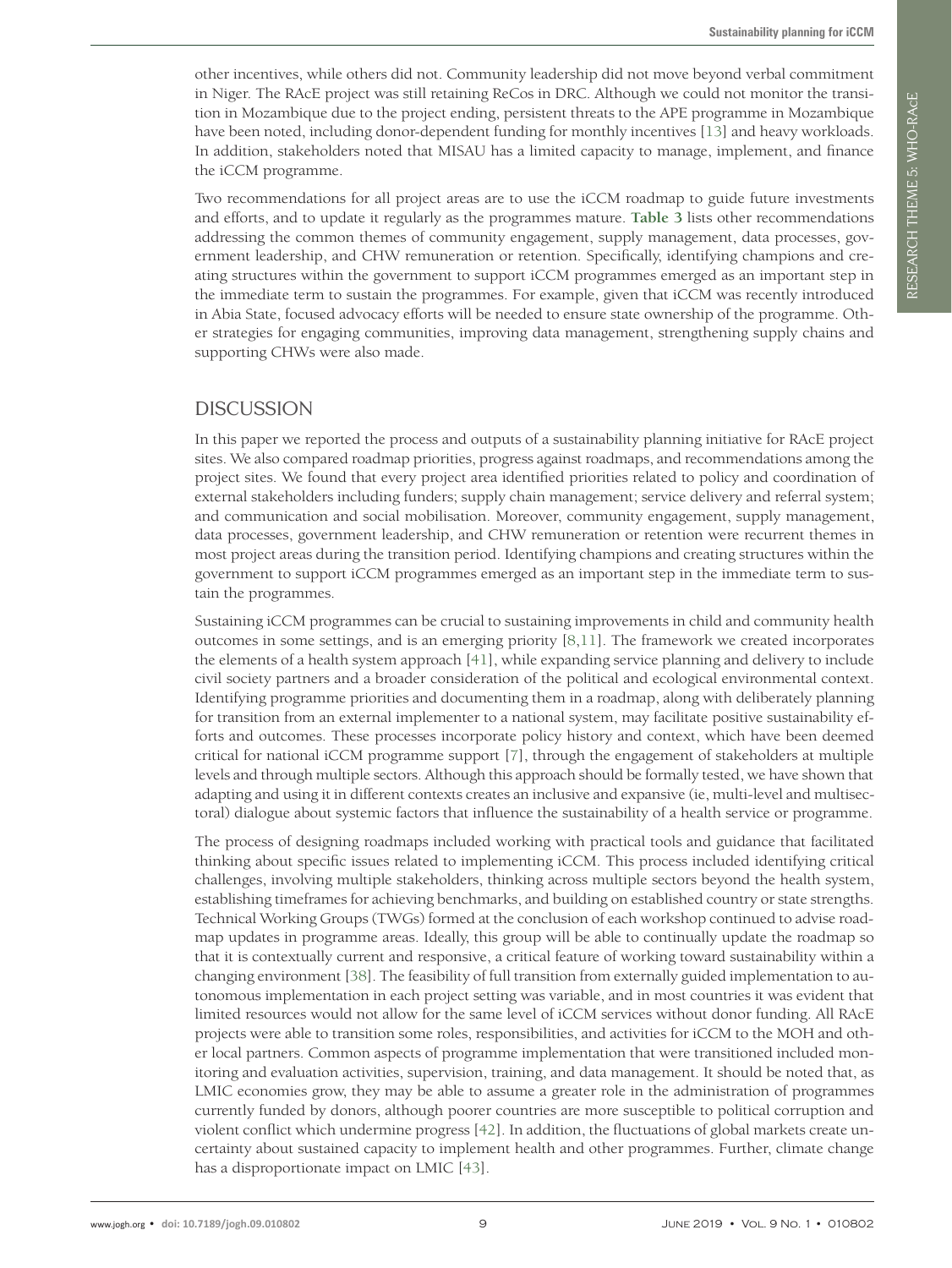Although the transition experienced some successes, a longer transition period would have been beneficial, meaning that planning for sustainability at the beginning of a project may have afforded a stronger "end game" for transition. Ideally, a sustainability framework should be used during programme planning to ensure that a programme is designed to be sustained [\[39\]](#page-11-1). This approach offers the advantage of providing an opportunity to build the capacity of national and local stakeholders in a measured and deliberate manner. In addition, convening key stakeholders to establish a TWG early in programme implementation would enable that group to exercise an important role in coordination and planning throughout programme implementation.

Finally, this process seeks to address practical realities to sustaining iCCM programmes through country-specific dialogue and solutions. While there is ongoing global dialogue about the best ways to finance iCCM programmes [[44](#page-11-6)] and retain CHWs [[45](#page-11-7)], countries and donors continue to grapple with how to ensure smooth transitions from external to internal funding and management. These discussions within countries naturally require multi-level and multisectoral conversations, which this sustainability planning process supports. But donors, too, could participate in sustainability planning dialogues and serve countries better by aligning investments with roadmap priorities, to ultimately move programmes closer to sustainment.

There are some limitations to this analysis. It was both comparative and summative; it was infeasible to analyze every roadmap element in detail. This approach necessarily tends toward superficiality; however, it is useful to look across programmes to review the emerging priorities for iCCM sustainability. Although limited conclusions can be drawn from the comparative analysis, and priorities and challenges are specific to context, the process and tools we described could be adapted for other settings, and should be formally tested. As iCCM grows as a health care delivery strategy in many countries, engaging stakeholders in processes to create TWGs and produce roadmaps could assist programme implementers with identifying and addressing the challenges that their programmes face, and ultimately sustaining health gains. In addition, our definition of sustainability is limited here to programme sustainability. The framework omits some relevant factors such as antimicrobial resistance and does not specify elements such as climate change, which is becoming increasingly important for health service planning. Further, future studies may consider power dynamics among stakeholders to elucidate relevant factors affecting sustainability [\[46](#page-11-8),[47](#page-11-9)], and macro-level factors that can counteract system strengthening efforts, such as competing priorities and the hierarchical structure of personnel roles in a system [[48](#page-11-10)]. Global reviews of iCCM implementation will continue to inform sustainability planning by identifying emerging factors to incorporate in relevant frameworks [\[49](#page-11-11)].

# **CONCLUSIONS**

In conclusion, the expectation for the sustainability of a health service is that the local system that produces health (inclusive of policy makers, programme implementers and service providers, and community members) is robust and resilient enough to maintain health coverage and outcome gains while adapting to changing conditions. Embarking on a process to plan for the sustainability of iCCM services optimizes investments in the programme by ensuring that life-saving curative services will continue to be available to children in hard-to-reach areas when funding and other conditions change. Areas where work remains to increase the likelihood of iCCM programme sustainability included political leadership; supply chain management; human resource capacity, supervision and retention; data management; and, community engagement. Future investments in iCCM programmes should assist country teams to address these issues.

**Acknowledgements:** We thank the following individuals for their review of, and contributions to, previous drafts of this manuscript: Dr Francisco Mbofana, Ministério da Saúde, Mozambique; Grace Nganga, formerly of World Vision, Niamey, Niger; Dr Andrew L. Mbewe, WHO, Abuja, Nigeria; and, Dr Elvina Orji, Abia State Primary Health Care Development Agency, Abia State, Nigeria.

**Funding:** Funding from Global Affairs Canada.

**Authorship contributions:** JY, LMD, and RH drafted the manuscript. All other authors provided inputs relevant to their areas of expertise.

**Competing interests:** To the best of our knowledge, no authors have competing interests in relation to this article. We have tried to reach all authors, but some live and work in remote areas and were unable to respond by the time of the publication of this article. All other authors completed the ICMJE COI form (available upon request from the corresponding author), and declare no conflict of interest.

**Additional material** Online Supplementary Document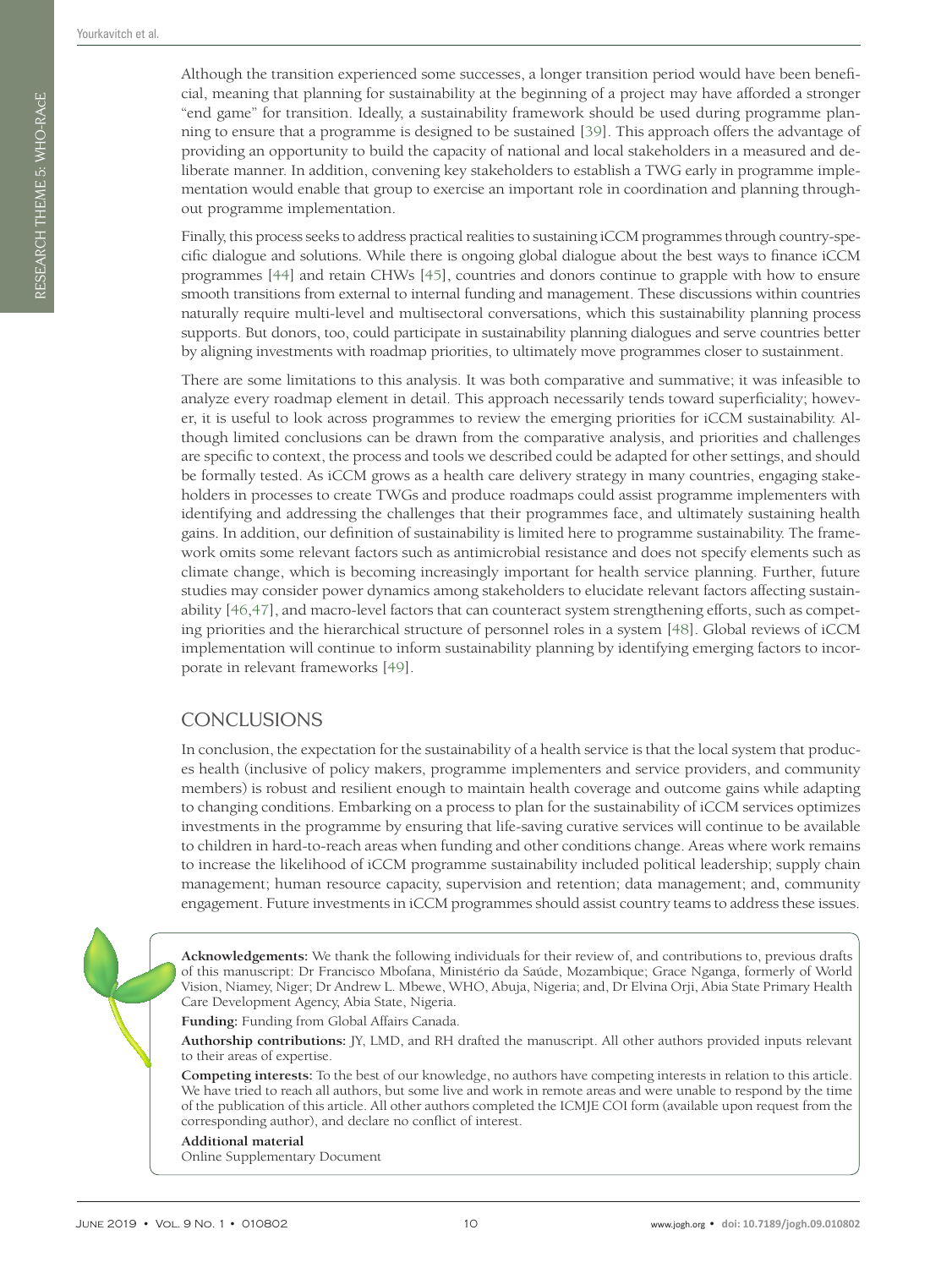- <span id="page-10-0"></span> 1 Rabin BA, Brownson RC, Haire-Joshu D, Kreuter MW, Weaver NL. A glossary for dissemination and implementation research in health. J Public Health Manag Pract. 2008;14:117-23[. Medline:18287916](https://www.ncbi.nlm.nih.gov/entrez/query.fcgi?cmd=Retrieve&db=PubMed&list_uids=18287916&dopt=Abstract) [doi:10.1097/01.PHH.0000311888.06252.](https://doi.org/10.1097/01.PHH.0000311888.06252.bb) [bb](https://doi.org/10.1097/01.PHH.0000311888.06252.bb)
- <span id="page-10-1"></span> 2 United States Agency for International Development and Maternal and Child Health Integrated Program. Integrated community case management of childhood illnesses: documentation of best practices and bottlenecks to program implementation in the Democratic Republic of Congo (DRC). Available: https://www.mchip.net/sites/default/files/mchipfiles/DRCLongEnglish.pdf. Accessed: 20 May 2018.
- <span id="page-10-2"></span> 3 Sarriot EG, Swedberg E, Ricca J. Pro-sustainability choices and child deaths averted: from project experience to investment strategy. Health Policy Plan. 2011;26:187-98[. Medline:20823216](https://www.ncbi.nlm.nih.gov/entrez/query.fcgi?cmd=Retrieve&db=PubMed&list_uids=20823216&dopt=Abstract) [doi:10.1093/heapol/czq042](https://doi.org/10.1093/heapol/czq042)
- 4 Goldberg J. Country ownership and capacity building: the next buzzwords in health systems strengthening or a truly new approach to development? BMC Public Health. 2012;12:531[. Medline:22818046](https://www.ncbi.nlm.nih.gov/entrez/query.fcgi?cmd=Retrieve&db=PubMed&list_uids=22818046&dopt=Abstract) [doi:10.1186/1471-2458-12-531](https://doi.org/10.1186/1471-2458-12-531)
- <span id="page-10-3"></span> 5 Bao J, Rodriguez DC, Paina L, Ozawa S, Bennett S. Monitoring and evaluating the transition of large-scale programs in global health. Glob Health Sci Pract. 2015;3:591-605. [Medline:26681706](https://www.ncbi.nlm.nih.gov/entrez/query.fcgi?cmd=Retrieve&db=PubMed&list_uids=26681706&dopt=Abstract) [doi:10.9745/GHSP-D-15-00221](https://doi.org/10.9745/GHSP-D-15-00221)
- <span id="page-10-4"></span> 6 World Health Organization, United Nations Children's Fund. Joint statement on integrated community case management: An equity-focused strategy to improve access to treatment services for children. Available: https://www.unicef.org/ health/files/iCCM\_Joint\_Statement\_2012.pdf. Accessed: 20 May 2018.
- <span id="page-10-5"></span> 7 George A, Young M, Nefdt R, Basu R, Sylla M, Clarysse G, et al. Community health workers providing government community case management for child survival in sub-Saharan Africa: who are they and what are they expected to do? Am J Trop Med Hyg. 2012;87:85-91[. Medline:23136282](https://www.ncbi.nlm.nih.gov/entrez/query.fcgi?cmd=Retrieve&db=PubMed&list_uids=23136282&dopt=Abstract) [doi:10.4269/ajtmh.2012.11-0757](https://doi.org/10.4269/ajtmh.2012.11-0757)
- <span id="page-10-6"></span> 8 Rasanathan K, Muniz M, Bakshi S, Kumar M, Solano A, Kariuki W, et al. Community case management of childhood illness in Sub-Saharan Africa: findings from a cross-sectional survey on policy and implementation. J Glob Health. 2014;4:020401[. Medline:25520791](https://www.ncbi.nlm.nih.gov/entrez/query.fcgi?cmd=Retrieve&db=PubMed&list_uids=25520791&dopt=Abstract)
- <span id="page-10-7"></span> 9 Young M, Wolfheim C, Marsh DR, Hammamy D. World Health Organization/United Nations Children's Fund joint statement on integrated community case management: An equity-focused strategy to improve access to essential treatment services for children. Am J Trop Med Hyg. 2012;87:6-10[. Medline:23136272](https://www.ncbi.nlm.nih.gov/entrez/query.fcgi?cmd=Retrieve&db=PubMed&list_uids=23136272&dopt=Abstract) [doi:10.4269/ajtmh.2012.12-0221](https://doi.org/10.4269/ajtmh.2012.12-0221)
- <span id="page-10-8"></span>10 Boschi-Pinto C, Labadie G, Dilip TR, Oliphant N, Dalglish SL, Aboubaker S, et al. Global implementation survey of Integrated Management of Childhood Illness (IMCI): 20 years on. BMJ Open. 2018;8:e019079. [Medline:30061428](https://www.ncbi.nlm.nih.gov/entrez/query.fcgi?cmd=Retrieve&db=PubMed&list_uids=30061428&dopt=Abstract) [doi:10.1136/bmjopen-2017-019079](https://doi.org/10.1136/bmjopen-2017-019079)
- <span id="page-10-9"></span>11 Daelmans B, Seck A, Nsona H, Wilson S, Young M. Integrated community case management of childhood illness: What have we learned? Am J Trop Med Hyg. 2016;94:571-3[. Medline:26936992](https://www.ncbi.nlm.nih.gov/entrez/query.fcgi?cmd=Retrieve&db=PubMed&list_uids=26936992&dopt=Abstract) [doi:10.4269/ajtmh.94-3intro2](https://doi.org/10.4269/ajtmh.94-3intro2)
- <span id="page-10-16"></span>12 Bennett S, George A, Rodriguez D, Shearer J, Diallo B, Konate M, et al. Policy challenges facing integrated community case management in Sub-Saharan Africa. Trop Med Int Health. 2014;19:872-82[. Medline:24750516](https://www.ncbi.nlm.nih.gov/entrez/query.fcgi?cmd=Retrieve&db=PubMed&list_uids=24750516&dopt=Abstract) [doi:10.1111/tmi.12319](https://doi.org/10.1111/tmi.12319)
- <span id="page-10-21"></span>13 Chilundo BG, Cliff J, Mariano A, Rodriguez D, George A. Relaunch of the official community health work program in Mozambique: is there a sustainable basis for iCCM policy? Health Policy Plan. 2015;30:ii54-64. [Medline:26516151](https://www.ncbi.nlm.nih.gov/entrez/query.fcgi?cmd=Retrieve&db=PubMed&list_uids=26516151&dopt=Abstract) [doi:10.1093/heapol/czv014](https://doi.org/10.1093/heapol/czv014)
- <span id="page-10-17"></span>14 Daviaud E, Besada D, Leon N, Rohde S, Sanders D, Oliphant N, et al. Costs of implementing integrated community case management (iCCM) in six African countries: Implications for sustainability. J Glob Health. 2017;7:010403. [Med](https://www.ncbi.nlm.nih.gov/entrez/query.fcgi?cmd=Retrieve&db=PubMed&list_uids=28702174&dopt=Abstract)[line:28702174](https://www.ncbi.nlm.nih.gov/entrez/query.fcgi?cmd=Retrieve&db=PubMed&list_uids=28702174&dopt=Abstract) [doi:10.7189/jogh.07.010403](https://doi.org/10.7189/jogh.07.010403)
- <span id="page-10-13"></span>15 George A, Rodriquez DC, Rasanathan K, Brandes N, Bennett S. iCCM policy analysis: Strategic contributions to understanding its character, design and scale up in sub-Saharan Africa. Health Policy Plan. 2015;30:ii3-11. [Medline:26516148](https://www.ncbi.nlm.nih.gov/entrez/query.fcgi?cmd=Retrieve&db=PubMed&list_uids=26516148&dopt=Abstract) [doi:10.1093/heapol/czv096](https://doi.org/10.1093/heapol/czv096)
- <span id="page-10-10"></span>16 Hamer DH, Marsh DR, Peterson S, Pagnoni F. Integrated community case management: next steps in addressing the implementation research agenda. Am J Trop Med Hyg. 2012;87:151-3[. Medline:23136291](https://www.ncbi.nlm.nih.gov/entrez/query.fcgi?cmd=Retrieve&db=PubMed&list_uids=23136291&dopt=Abstract) [doi:10.4269/ajtmh.2012.12-0505](https://doi.org/10.4269/ajtmh.2012.12-0505)
- <span id="page-10-11"></span>17 Vogus A, Graff K. PEPFAR transitions to country ownership: review of past donor transitions and applications of lessons learned to the eastern Caribbean. Glob Health Sci Pract. 2015;3:274-86[. Medline:26085023](https://www.ncbi.nlm.nih.gov/entrez/query.fcgi?cmd=Retrieve&db=PubMed&list_uids=26085023&dopt=Abstract) [doi:10.9745/](https://doi.org/10.9745/GHSP-D-14-00227) [GHSP-D-14-00227](https://doi.org/10.9745/GHSP-D-14-00227)
- <span id="page-10-12"></span>18 Oberth G, Whiteside A. What does sustainability mean in the HIV and AIDS response? Afr J AIDS Res. 2016;15:35-43. [Medline:26785676](https://www.ncbi.nlm.nih.gov/entrez/query.fcgi?cmd=Retrieve&db=PubMed&list_uids=26785676&dopt=Abstract) [doi:10.2989/16085906.2016.1138976](https://doi.org/10.2989/16085906.2016.1138976)
- <span id="page-10-14"></span>19 Dalglish SL, George A, Shearer JC, Bennett S. Epistemic communities in global health and the development of child survival policy: a case study of iCCM. Health Policy Plan. 2015;30:ii12-25[. Medline:26516146](https://www.ncbi.nlm.nih.gov/entrez/query.fcgi?cmd=Retrieve&db=PubMed&list_uids=26516146&dopt=Abstract) [doi:10.1093/heapol/czv043](https://doi.org/10.1093/heapol/czv043)
- <span id="page-10-15"></span>20 Rodríguez DC, Shearer J, Mariano ARE, Juma PA, Dalglish SL, Bennett S. Evidence-informed policymaking in practice: country-level examples of use of evidence for iCCM policy. Health Policy Plan. 2015;30:ii36-45[. Medline:26516149](https://www.ncbi.nlm.nih.gov/entrez/query.fcgi?cmd=Retrieve&db=PubMed&list_uids=26516149&dopt=Abstract) [doi:10.1093/heapol/czv033](https://doi.org/10.1093/heapol/czv033)
- <span id="page-10-18"></span>21 Dalglish SL, Rodríguez DC, Harouna A, Surkan PJ. Knowledge and power in policy-making for child survival in Niger. Soc Sci Med. 2017;177:150-7[. Medline:28167340](https://www.ncbi.nlm.nih.gov/entrez/query.fcgi?cmd=Retrieve&db=PubMed&list_uids=28167340&dopt=Abstract) [doi:10.1016/j.socscimed.2017.01.056](https://doi.org/10.1016/j.socscimed.2017.01.056)
- 22 Sarriot E, Morrow M, Langston A, Weiss J, Landegger J, Tsuma L, et al. A causal loop analysis of the sustainability of integrated community case management in Rwanda. Soc Sci Med. 2015;131:147-55[. Medline:25779620](https://www.ncbi.nlm.nih.gov/entrez/query.fcgi?cmd=Retrieve&db=PubMed&list_uids=25779620&dopt=Abstract) [doi:10.1016/j.](https://doi.org/10.1016/j.socscimed.2015.03.014) [socscimed.2015.03.014](https://doi.org/10.1016/j.socscimed.2015.03.014)
- <span id="page-10-19"></span>23 Strachan C, Wharton-Smith A, Sinyangwe C, Mubiru D, Ssekitooleko J, Meier J, et al. Integrated community case management of malaria, pneumonia and diarrhoea across three African countries: a qualitative study exploring lessons learnt and implications for further scale up. J Glob Health. 2014;4:020404. [Medline:25520794](https://www.ncbi.nlm.nih.gov/entrez/query.fcgi?cmd=Retrieve&db=PubMed&list_uids=25520794&dopt=Abstract) [doi:10.7189/jogh.04.020404](https://doi.org/10.7189/jogh.04.020404)
- <span id="page-10-20"></span>24 Martin NA, Hulland KRS, Dreibelbis R, Sultana F, Winch PJ. Sustained adoption of water, sanitation and hygiene interventions: systematic review. Trop Med Int Health. 2018;23:122-35[. Medline:29160921](https://www.ncbi.nlm.nih.gov/entrez/query.fcgi?cmd=Retrieve&db=PubMed&list_uids=29160921&dopt=Abstract) [doi:10.1111/tmi.13011](https://doi.org/10.1111/tmi.13011)